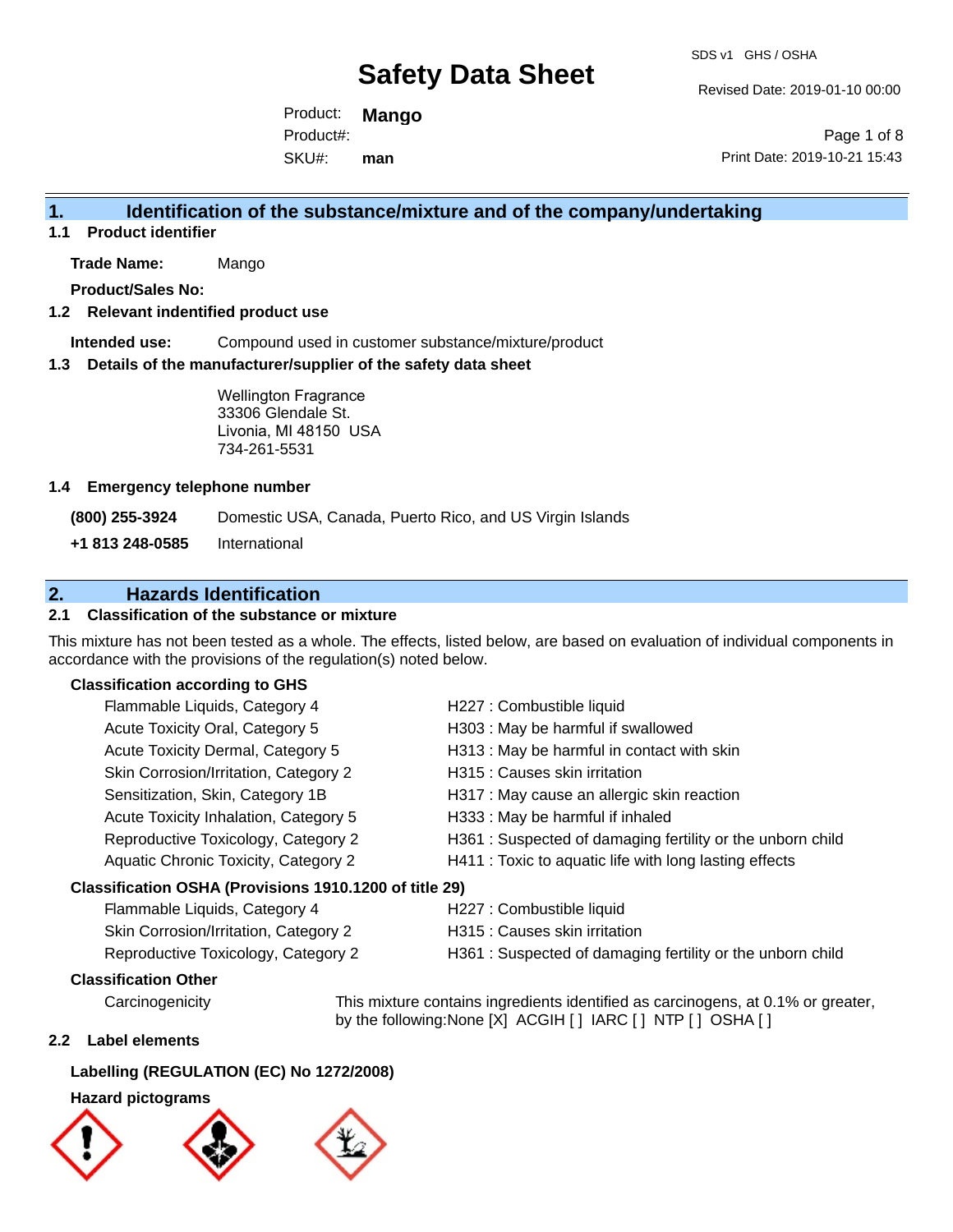Revised Date: 2019-01-10 00:00

Product: **Mango** SKU#: Product#: **man**

Page 2 of 8 Print Date: 2019-10-21 15:43

### **Signal Word: Warning Hazard statments** H227 Combustible liquid H303 May be harmful if swallowed H313 May be harmful in contact with skin H315 Causes skin irritation H317 May cause an allergic skin reaction H333 May be harmful if inhaled H361 Suspected of damaging fertility or the unborn child H411 Toxic to aquatic life with long lasting effects **Precautionary Statements Prevention:** P201 Obtain special instructions before use P202 Do not handle until all safety precautions have been read and understood P235 Keep cool P264 Wash hands thoroughly after handling P272 Contaminated work clothing should not be allowed out of the workplace P273 Avoid release to the environment P281 Use personal protective equipment as required **Response:** P302 + P352 IF ON SKIN: Wash with soap and water P304 + P312 **IF INHALED: Call a POISON CENTER or doctor/physician if you feel unwell** P308 + P313 IF exposed or concerned: Get medical advice/attention P312 Call a POISON CENTER or doctor/physician if you feel unwell P333 + P313 If skin irritation or a rash occurs: Get medical advice/attention P362 Take off contaminated clothing and wash before reuse P363 Wash contaminated clothing before reuse P370 + P378 In case of fire: Use Carbon dioxide (CO2), Dry chemical, or Foam for extinction. Do not use a direct water jet on burning material P391 Collect Spillage **2.3 Other Hazards**

**no data available**

### **3. Composition/Information on Ingredients**

### **3.1 Mixtures**

This product is a complex mixture of ingredients, which contains among others the following substance(s), presenting a health or environmental hazard within the meaning of the UN Globally Harmonized System of Classification and Labeling of Chemicals (GHS):

| CAS#<br>Ingredient | EC#       | Conc.<br>Range | <b>GHS Classification</b> |
|--------------------|-----------|----------------|---------------------------|
| 84-66-2            | 201-550-6 | $30 - 40 \%$   | H316; H402                |
| Diethyl phthalate  |           |                |                           |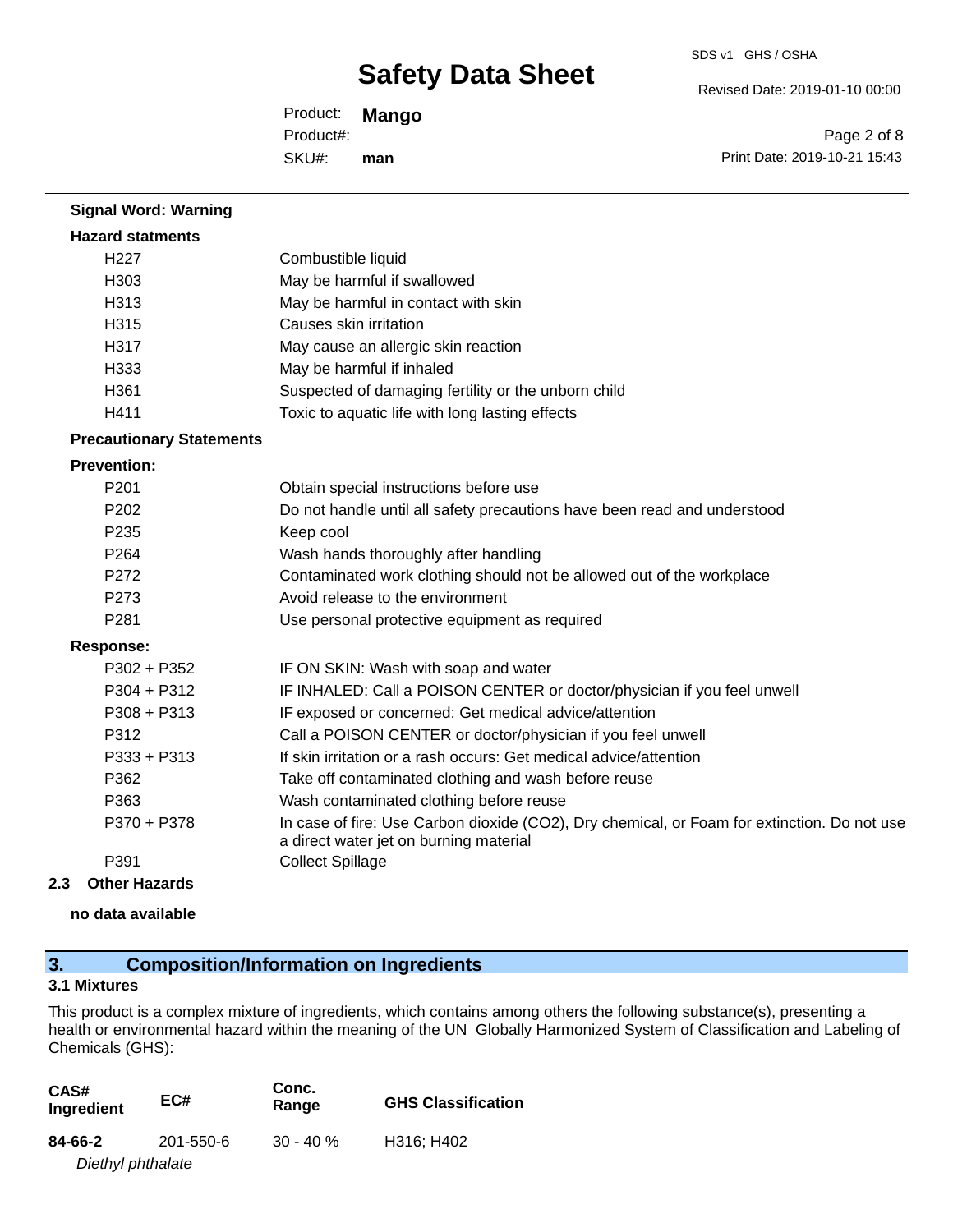SDS v1 GHS / OSHA

Revised Date: 2019-01-10 00:00

Product: **Mango** SKU#: Product#: **man**

Page 3 of 8 Print Date: 2019-10-21 15:43

| CAS#                     | EC#                                | Conc.                                                    |                                     |
|--------------------------|------------------------------------|----------------------------------------------------------|-------------------------------------|
| Ingredient               |                                    | Range                                                    | <b>GHS Classification</b>           |
| 8050-15-5                | 232-476-2                          | 10 - 20 %                                                | H402; H412                          |
|                          |                                    | Methyl ester of rosin (partially hydrogenated)           |                                     |
| 5989-27-5                | 227-813-5                          | $5 - 10%$                                                | H226; H304; H315; H317; H400; H410  |
| Limonene                 |                                    |                                                          |                                     |
| 103-95-7                 | 203-161-7                          | $5 - 10%$                                                | H227; H303; H315; H317; H401; H412  |
| Cyclamen Aldehyde        |                                    |                                                          |                                     |
| 80-54-6                  | 201-289-8                          | $2 - 5%$                                                 | H227; H302; H315; H317; H361; H401; |
|                          | <b>Butylphenyl Methylpropional</b> |                                                          | H412                                |
| 118-58-1                 | 204-262-9                          | $2 - 5%$                                                 | H303; H317; H320; H401; H412        |
| <b>Benzyl Salicylate</b> |                                    |                                                          |                                     |
| 104-61-0                 | 203-219-1                          | $2 - 5%$                                                 | H316                                |
| gamma-Nonalactone        |                                    |                                                          |                                     |
| 2705-87-5                | 220-292-5                          | $2 - 5%$                                                 | H302; H312; H317; H332; H400; H410  |
|                          | Allyl cyclohexylpropionate         |                                                          |                                     |
| 628-63-7                 | 211-047-3                          | $2 - 5%$                                                 | H <sub>226</sub>                    |
| <b>Amyl Acetate</b>      |                                    |                                                          |                                     |
| 120-51-4                 | 204-402-9                          | $2 - 5%$                                                 | H302; H313; H400; H411              |
| <b>Benzyl Benzoate</b>   |                                    |                                                          |                                     |
| 123-68-2                 | 204-642-4                          | $2 - 5%$                                                 | H227; H301; H311; H331; H400; H412  |
| Allyl hexanoate          |                                    |                                                          |                                     |
| 101-86-0                 | 202-983-3                          | $2 - 5%$                                                 | H303; H316; H317; H400; H411        |
|                          | Hexyl cinnamaldehyde               |                                                          |                                     |
| $60 - 12 - 8$            | 200-456-2                          | $1 - 2%$                                                 | H302; H313; H316; H319              |
| phenethyl alcohol        |                                    |                                                          |                                     |
| 4940-11-8                | 225-582-5                          | $1 - 2%$                                                 | H302; H401                          |
| <b>Ethyl Maltol</b>      |                                    |                                                          |                                     |
| 93-92-5                  | 202-288-5                          | $1 - 2%$                                                 | H227; H402                          |
| methylbenzyl acetate     |                                    |                                                          |                                     |
| 121-32-4                 | 204-464-7                          | $1 - 2%$                                                 | H303; H320; H402                    |
|                          | 3-Ethoxy-4-hydroxybenzaldehyde     |                                                          |                                     |
| 88-41-5                  | 201-828-7                          | $1 - 2%$                                                 | H227; H303; H316; H401; H411        |
|                          | 2-t-Butylcyclohexyl acetate        |                                                          |                                     |
| 105-54-4                 | 203-306-4                          | $1 - 2%$                                                 | H226; H401                          |
| Ethyl butyrate           |                                    |                                                          |                                     |
| 121-33-5                 | 204-465-2                          | $1 - 2%$                                                 | H303; H319                          |
| vanillin                 |                                    |                                                          |                                     |
|                          |                                    | See Section 16 for full text of GHS classification codes |                                     |

See Section 16 for full text of GHS classification codes which where not shown in section 2

Total Hydrocarbon Content (%  $w/w$ ) = 7.09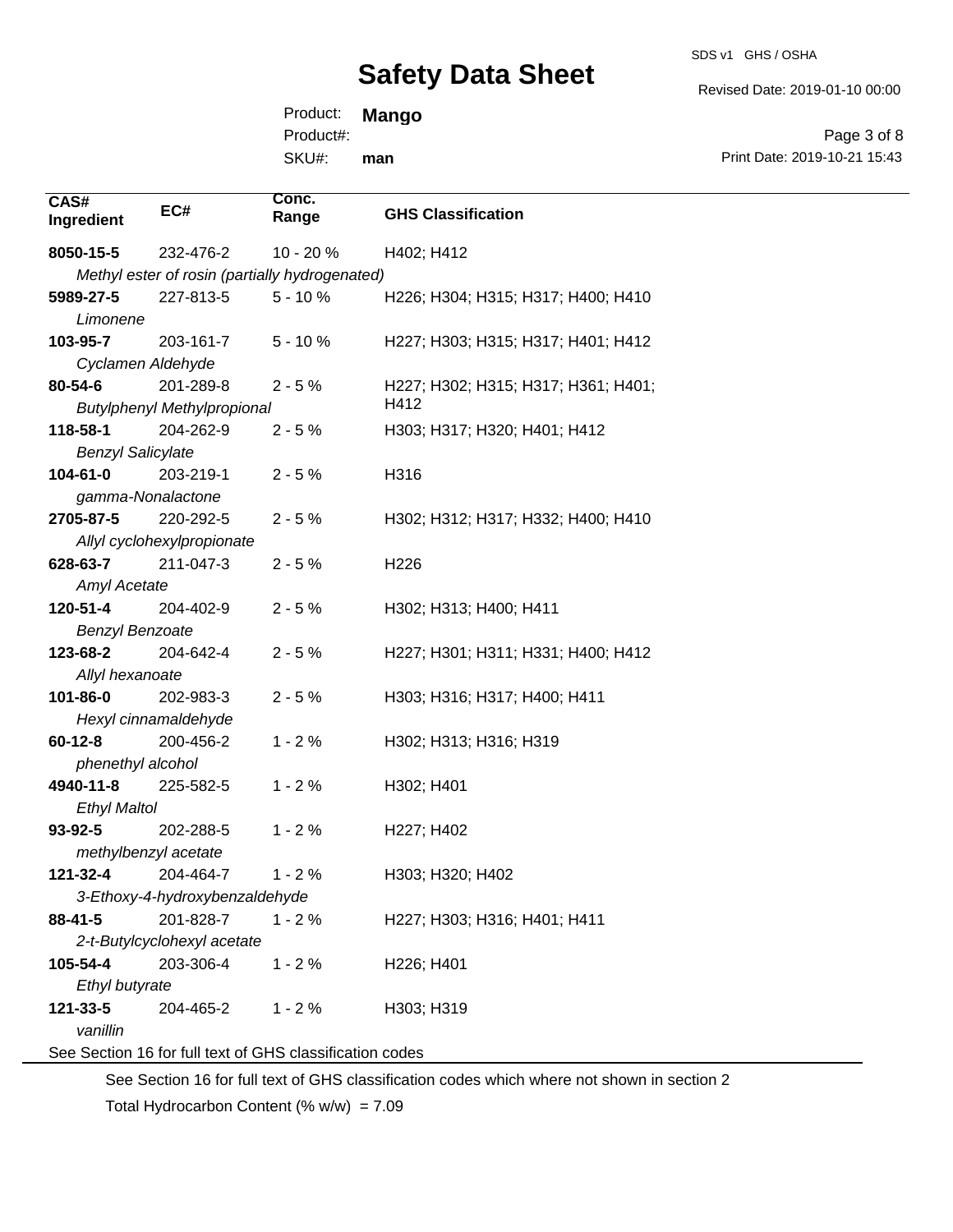SDS v1 GHS / OSHA

Revised Date: 2019-01-10 00:00

Product: **Mango** Product#:

SKU#: **man**

Page 4 of 8 Print Date: 2019-10-21 15:43

| <b>First Aid Measures</b><br>$\overline{4}$ .                                     |                                                                                                               |  |
|-----------------------------------------------------------------------------------|---------------------------------------------------------------------------------------------------------------|--|
| <b>Description of first aid measures</b><br>4.1                                   |                                                                                                               |  |
|                                                                                   |                                                                                                               |  |
| Inhalation:                                                                       | Remove from exposure site to fresh air and keep at rest.<br>Obtain medical advice.                            |  |
| <b>Eye Exposure:</b>                                                              | Flush immediately with water for at least 15 minutes.<br>Contact physician if symptoms persist.               |  |
| <b>Skin Exposure:</b>                                                             | Remove contaminated clothes. Wash thoroughly with water (and soap).<br>Contact physician if symptoms persist. |  |
| Ingestion:                                                                        | Rinse mouth with water and obtain medical advice.                                                             |  |
| Most important symptoms and effects, both acute and delayed<br>4.2                |                                                                                                               |  |
| <b>Symptoms:</b>                                                                  | no data available                                                                                             |  |
| Risks:                                                                            | Refer to Section 2.2 "Hazard Statements"                                                                      |  |
| Indication of any immediate medical attention and special treatment needed<br>4.3 |                                                                                                               |  |
| <b>Treatment:</b>                                                                 | Refer to Section 2.2 "Response"                                                                               |  |
|                                                                                   |                                                                                                               |  |
| 5 <sub>1</sub><br><b>Fire-Fighting measures</b>                                   |                                                                                                               |  |
| <b>Extinguishing media</b><br>5.1                                                 |                                                                                                               |  |
| Suitable:                                                                         | Carbon dioxide (CO2), Dry chemical, Foam                                                                      |  |
| Unsuitable                                                                        | Do not use a direct water jet on burning material                                                             |  |
| Special hazards arising from the substance or mixture<br>5.2                      |                                                                                                               |  |
| During fire fighting:                                                             | Water may be ineffective                                                                                      |  |
| <b>Advice for firefighters</b><br>5.3                                             |                                                                                                               |  |
| <b>Further information:</b>                                                       | Standard procedure for chemical fires                                                                         |  |

### **6. Accidental Release Measures**

### **6.1 Personal precautions, protective equipment and emergency procedures**

Avoid inhalation and contact with skin and eyes. A self-contained breathing apparatus is recommended in case of a major spill.

### **6.2 Environmental precautions**

Keep away from drains, soil, and surface and groundwater.

### **6.3 Methods and materials for containment and cleaning up**

Clean up spillage promptly. Remove ignition sources. Provide adequate ventilation. Avoid excessive inhalation of vapors. Gross spillages should be contained by use of sand or inert powder and disposed of according to the local regulations.

### **6.4 Reference to other sections**

Not Applicable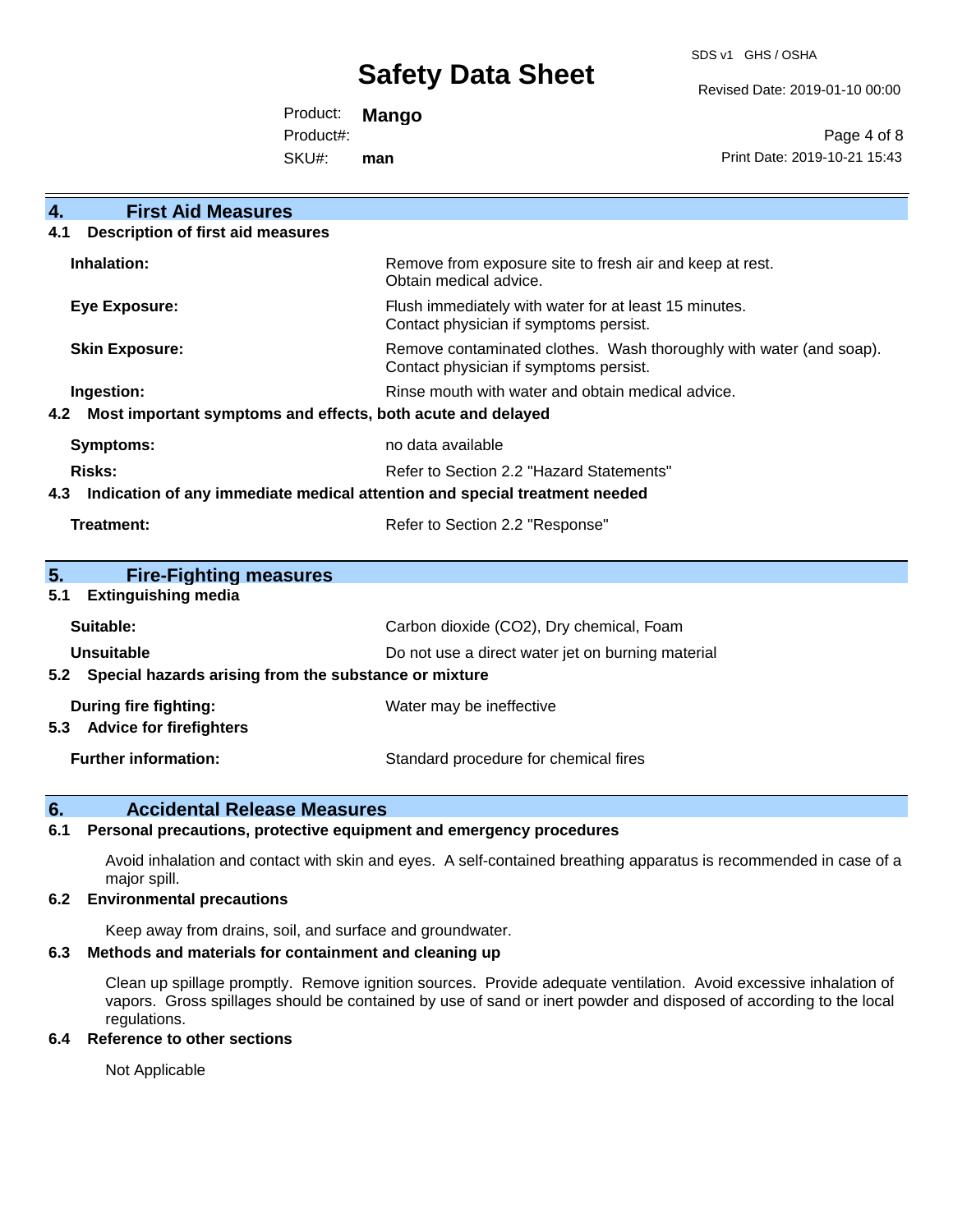Revised Date: 2019-01-10 00:00

Product: **Mango** SKU#: Product#: **man**

Page 5 of 8 Print Date: 2019-10-21 15:43

## **7. Handling and Storage**

#### **7.1 Precautions for safe handling**

Apply according to good manufacturing and industrial hygiene practices with proper ventilation. Do not drink, eat or smoke while handling. Respect good personal hygiene.

#### **7.2 Conditions for safe storage, including any incompatibilities**

Store in a cool, dry and ventilated area away from heat sources and protected from light in tightly closed original container. Avoid uncoated metal container. Keep air contact to a minimum.

### **7.3 Specific end uses**

No information available

### **8. Exposure Controls/Personal Protection**

**8.1 Control parameters**

| <b>Exposure Limits:</b> |                   |       |                                            |      |      |
|-------------------------|-------------------|-------|--------------------------------------------|------|------|
| <b>Component</b>        |                   | ACGIH | ACGIH<br>TWA ppm STEL ppm TWA ppm STEL ppm | OSHA | OSHA |
| 84-66-2                 | Diethyl phthalate | 5.    |                                            |      |      |
| 628-63-7                | Amyl Acetate      | 50    | 100                                        | 100  |      |

**Engineering Controls:** Use local exhaust as needed.

#### **8.2 Exposure controls - Personal protective equipment**

| Eye protection:                | Tightly sealed goggles, face shield, or safety glasses with brow guards and side shields, etc.<br>as may be appropriate for the exposure |
|--------------------------------|------------------------------------------------------------------------------------------------------------------------------------------|
| <b>Respiratory protection:</b> | Avoid excessive inhalation of concentrated vapors. Apply local ventilation where appropriate.                                            |
| <b>Skin protection:</b>        | Avoid Skin contact. Use chemically resistant gloves as needed.                                                                           |

### **9. Physical and Chemical Properties**

#### **9.1 Information on basic physical and chemical properties**

| Appearance:                  | Liquid                          |
|------------------------------|---------------------------------|
| Odor:                        | Conforms to Standard            |
| Color:                       | Colorless to Yellow Tint (G0-1) |
| <b>Viscosity:</b>            | Liquid                          |
| <b>Freezing Point:</b>       | Not determined                  |
| <b>Boiling Point:</b>        | Not determined                  |
| <b>Melting Point:</b>        | Not determined                  |
| <b>Flashpoint (CCCFP):</b>   | 160 F (71.11 C)                 |
| <b>Auto flammability:</b>    | Not determined                  |
| <b>Explosive Properties:</b> | None Expected                   |
| <b>Oxidizing properties:</b> | None Expected                   |
| Vapor Pressure (mmHg@20 C):  | 0.3231                          |
| %VOC:                        | 0.32                            |
| Specific Gravity @ 25 C:     | 1.0240                          |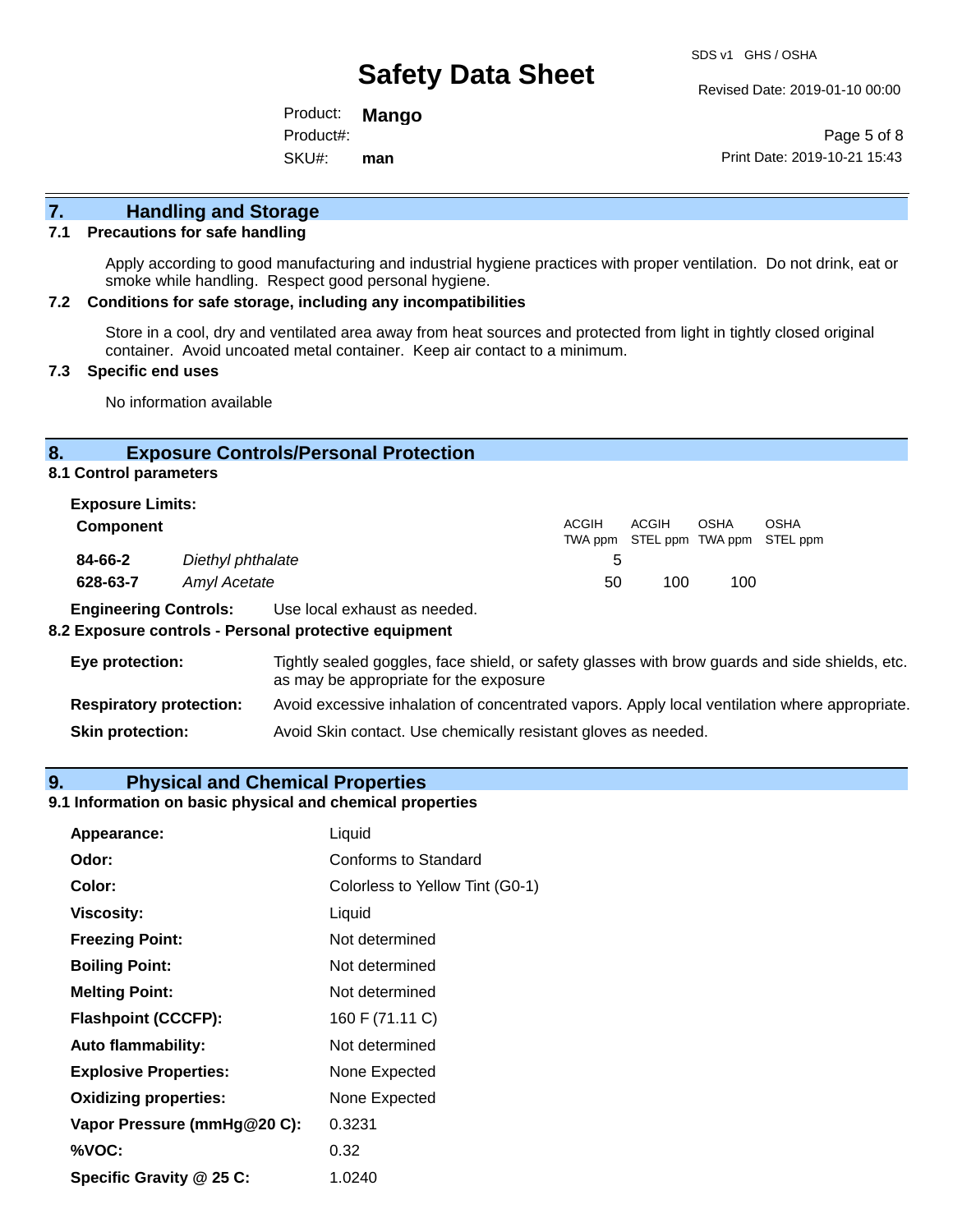Revised Date: 2019-01-10 00:00

Product: **Mango** SKU#: Product#: **man**

Page 6 of 8 Print Date: 2019-10-21 15:43

| Density @ 25 C:          | 1.0210 |
|--------------------------|--------|
| Refractive Index @ 20 C: | .4990  |
| Soluble in:              | Oil    |

### **10. Stability and Reactivity**

| 10.1 Reactivity                         | None                                               |
|-----------------------------------------|----------------------------------------------------|
| <b>10.2 Chemical stability</b>          | Stable                                             |
| 10.3 Possibility of hazardous reactions | None known                                         |
| <b>10.4 Conditions to avoid</b>         | None known                                         |
| 10.5 Incompatible materials             | Strong oxidizing agents, strong acids, and alkalis |
| 10.6 Hazardous decomposition products   | None known                                         |

### **11. Toxicological Information**

### **11.1 Toxicological Effects**

Acute Toxicity Estimates (ATEs) based on the individual Ingredient Toxicity Data utilizing the "Additivity Formula"

| Acute toxicity - Oral - (Rat) mg/kg                | (LD50: 2687.9569) May be harmful if swallowed            |
|----------------------------------------------------|----------------------------------------------------------|
| Acute toxicity - Dermal - (Rabbit) mg/kg           | (LD50: 3447.8200) May be harmful in contact with skin    |
| Acute toxicity - Inhalation - (Rat) mg/L/4hr       | (LD50: 21.4104) May be harmful if inhaled                |
| <b>Skin corrosion / irritation</b>                 | May be harmful if inhaled                                |
| Serious eye damage / irritation                    | Not classified - the classification criteria are not met |
| <b>Respiratory sensitization</b>                   | Not classified - the classification criteria are not met |
| <b>Skin sensitization</b>                          | May cause an allergic skin reaction                      |
| <b>Germ cell mutagenicity</b>                      | Not classified - the classification criteria are not met |
| Carcinogenicity                                    | Not classified - the classification criteria are not met |
| <b>Reproductive toxicity</b>                       | Suspected of damaging fertility or the unborn child      |
| Specific target organ toxicity - single exposure   | Not classified - the classification criteria are not met |
| Specific target organ toxicity - repeated exposure | Not classified - the classification criteria are not met |
| <b>Aspiration hazard</b>                           | Not classified - the classification criteria are not met |

### **12. Ecological Information**

### **12.1 Toxicity**

| <b>Acute acquatic toxicity</b>     | Not classified - the classification criteria are not met |
|------------------------------------|----------------------------------------------------------|
| <b>Chronic acquatic toxicity</b>   | Toxic to aquatic life with long lasting effects          |
| <b>Toxicity Data on soil</b>       | no data available                                        |
| <b>Toxicity on other organisms</b> | no data available                                        |

**12.2 Persistence and degradability no data available**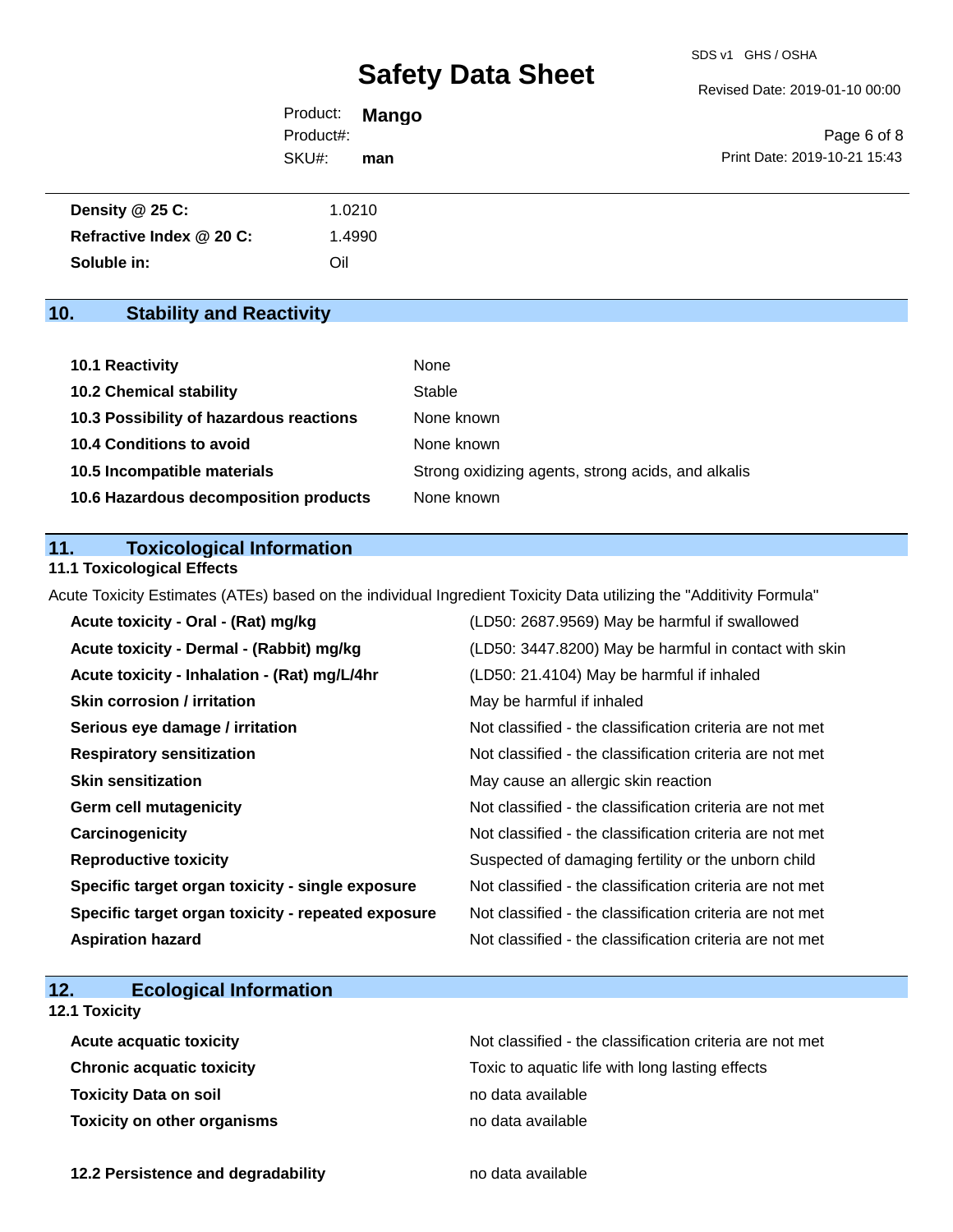SDS v1 GHS / OSHA

Revised Date: 2019-01-10 00:00

| Product:  | Mango |                              |
|-----------|-------|------------------------------|
| Product#: |       | Page 7 of 8                  |
| SKU#:     | man   | Print Date: 2019-10-21 15:43 |
|           |       |                              |

| 12.3 Bioaccumulative potential | no data available |
|--------------------------------|-------------------|
| 12.4 Mobility in soil          | no data available |
| 12.5 Other adverse effects     | no data available |

### **13. Disposal Conditions**

#### **13.1 Waste treatment methods**

Do not allow product to reach sewage systems. Dispose of in accordance with all local and national regulations. Send to a licensed waste management company.The product should not be allowed to enter drains, water courses or the soil. Do not contaminate ponds, waterways or ditches with chemical or used container.

### **14. Transport Information**

| <b>Marine Pollutant</b>                                       | Yes. Ingredient of greatest environmental impact:<br>5989-27-5: (5 - 10 %) : Limonene |              |                                     |                 |               |
|---------------------------------------------------------------|---------------------------------------------------------------------------------------|--------------|-------------------------------------|-----------------|---------------|
| <b>Regulator</b>                                              |                                                                                       | <b>Class</b> | <b>Pack Group</b>                   | <b>Sub Risk</b> | UN-nr.        |
| U.S. DOT (Non-Bulk)                                           |                                                                                       |              | Not Regulated - Not Dangerous Goods |                 |               |
| <b>Chemicals NOI</b>                                          |                                                                                       |              |                                     |                 |               |
| <b>ADR/RID (International Road/Rail)</b>                      |                                                                                       |              |                                     |                 |               |
| <b>Environmentally Hazardous</b><br>Substance, Liquid, n.o.s. |                                                                                       | 9            | Ш                                   |                 | <b>UN3082</b> |
| <b>IATA (Air Cargo)</b>                                       |                                                                                       |              |                                     |                 |               |
| <b>Environmentally Hazardous</b><br>Substance, Liquid, n.o.s. |                                                                                       | 9            | Ш                                   |                 | <b>UN3082</b> |
| IMDG (Sea)                                                    |                                                                                       |              |                                     |                 |               |
| <b>Environmentally Hazardous</b><br>Substance, Liquid, n.o.s. |                                                                                       | 9            | Ш                                   |                 | <b>UN3082</b> |

| 15.<br><b>Regulatory Information</b>      |                                            |                           |                                                              |  |
|-------------------------------------------|--------------------------------------------|---------------------------|--------------------------------------------------------------|--|
| <b>U.S. Federal Regulations</b>           |                                            |                           |                                                              |  |
| <b>TSCA (Toxic Substance Control Act)</b> |                                            |                           | All components of the substance/mixture are listed or exempt |  |
|                                           | 40 CFR(EPCRA, SARA, CERCLA and CAA)        |                           | This product contains the following components:              |  |
| 84-66-2                                   |                                            | $201 - 550 - 6$ 30 - 40 % | Diethyl phthalate                                            |  |
|                                           | $628-63-7$ 211-047-3 2 - 5 %               |                           | Amyl Acetate                                                 |  |
| <b>U.S. State Regulations</b>             |                                            |                           |                                                              |  |
| <b>California Proposition 65 Warning</b>  |                                            |                           | This product contains the following components:              |  |
|                                           | $123-35-3(NF 204-622-5 \le 20 \text{ ppm}$ |                           | beta-Myrcene (Natural Source)                                |  |
| <b>Canadian Regulations</b>               |                                            |                           |                                                              |  |
| <b>DSL</b>                                |                                            |                           | 100.00% of the components are listed or exempt.              |  |